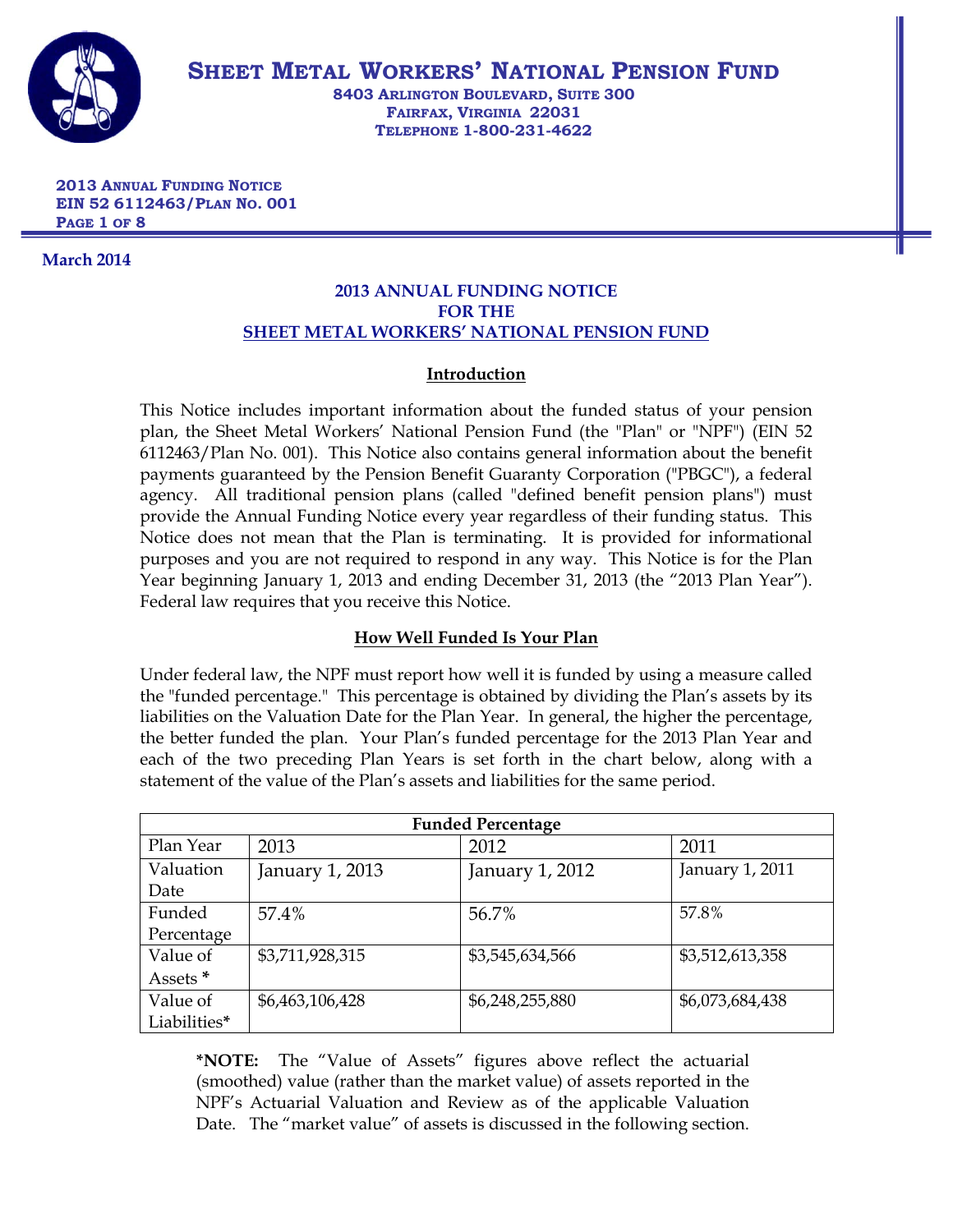#### **PAGE 2 OF 8**

Also, the asset values above reflect the special funding relief elected under the Preservation of Access to Care for Medicare Beneficiaries and Pension Relief Act of 2010. The "Value of Liabilities" figures above reflect the "actuarial accrued liability" reported in the NPF's Actuarial Valuation and Review as of the applicable Valuation Date.

#### **Year-End Fair Market Value of Assets**

The asset values in the chart above are measured as of the Valuation Date for the Plan Year and are actuarial values, not market values. Because market values can fluctuate daily based on factors in the marketplace, such as changes in the stock market, pension law allows plans to use actuarial values that are designed to smooth out those fluctuations for funding purposes. While actuarial values fluctuate less than market values, they are estimates. The asset values below are market values and are measured as of the last day of the Plan Year, rather than as of the Valuation Date. Substituting the market value of assets for the actuarial value used in the above chart would show a clearer picture of a Plan's funded status as of a given point in time, such as on the Valuation Date. The fair market value of the Plan's assets as of the last day of the 2013 Plan Year and each of the two preceding Plan Years is shown in the following table:

| Year     | December 31, 2013 | December 31, 2012 | December 31, 2011 |
|----------|-------------------|-------------------|-------------------|
| Ended    |                   |                   |                   |
| Fair     | \$3,788,873,736** | \$3,226,583,524   | \$2,954,695,472   |
| Market   |                   |                   |                   |
| Value of |                   |                   |                   |
| Assets   |                   |                   |                   |

**\*\*NOTE:** The fair market value figure for December 31, 2013 above is taken from the Plan actuary's Actuarial Certification of Plan Status as of January 1, 2014 under IRC Section 432 ("2014 Actuarial Status Certification"). As discussed in the 2014 Actuarial Status Certification, the Plan's actuary estimated the market value of assets as of January 1, 2014 using the preliminary value of investment income provided by the Plan's investment professionals. The fair market value figure may change when an audit of the Plan's December 31, 2013 financial statements is completed.

# **The Plan's Critical Status for 2013**

Under federal pension law a plan generally will be considered to be in "endangered" status if, at the beginning of the plan year, the funded percentage of the plan is less than 80 percent or in "critical" status if the plan has an accumulated funding deficiency for the plan year, not taking into account any extension of amortization periods under Internal Revenue Code section 431(d), or the plan is projected to have an accumulated funding deficiency for any of the 3 succeeding plan years (4 succeeding plan years if the funded percentage of the plan is 65 percent or less), not taking into account any extension of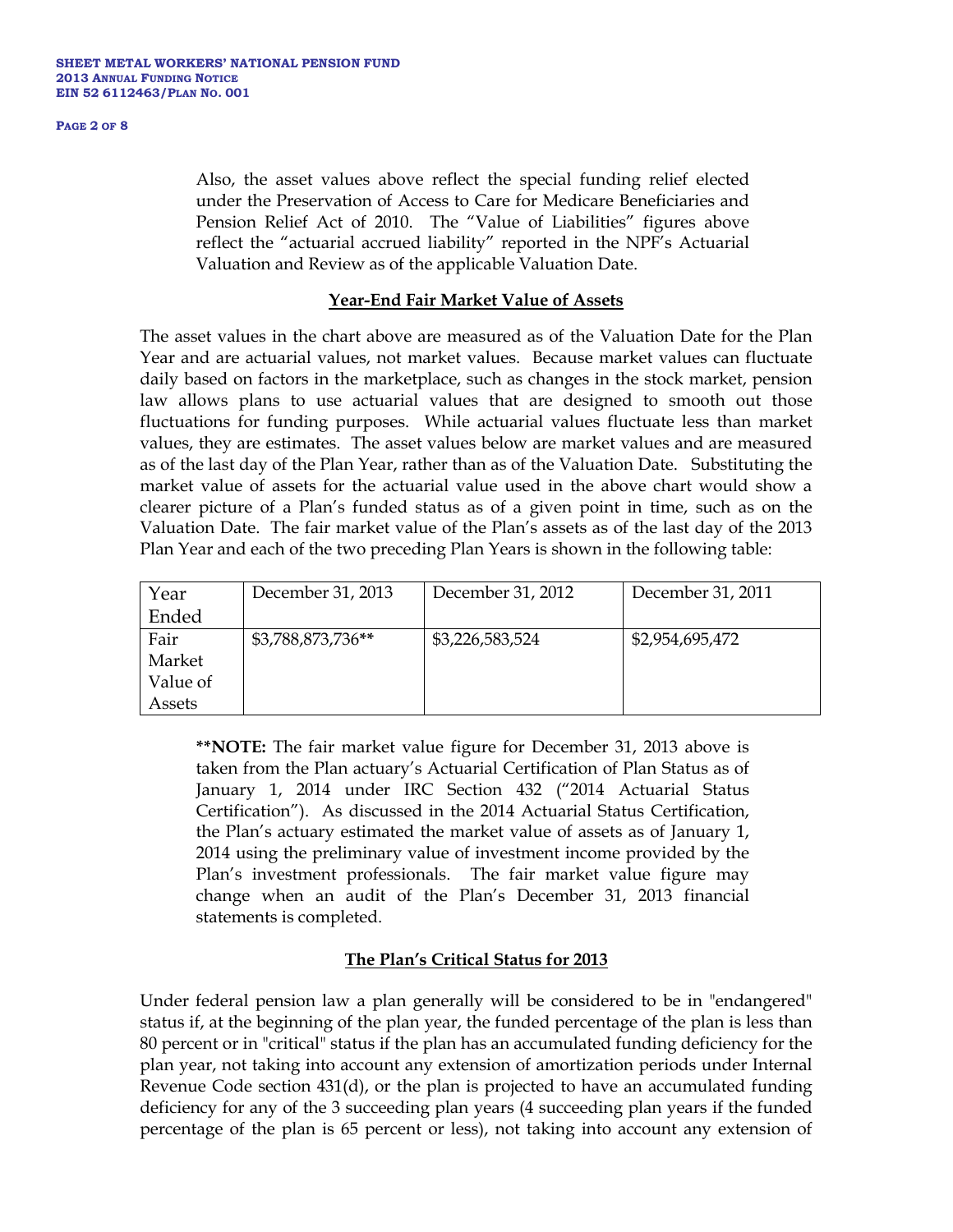#### **PAGE 3 OF 8**

amortization periods under section 431(d). A plan ceases to be in "critical" status when the plan actuary certifies that the plan is not projected to have an accumulated funding deficiency for the current plan year or any of the 9 succeeding plan years, without regard to the use of the shortfall method but taking into account any extension of amortization periods under Internal Revenue Code section 431(d). In other words, for determining whether a plan enters into critical status, the plan actuary must disregard the amortization extension under Internal Revenue Code Section 431(d), but is required to take into account the extension in determining whether the plan has ceased to be in "critical" status.

If a pension plan enters endangered status (commonly referred to as the "Yellow Zone"), the trustees of the plan are required to adopt a funding improvement plan. Similarly, if a pension plan enters critical status (commonly referred to as the "Red Zone"), the trustees of the plan are required to adopt a rehabilitation plan. Rehabilitation and funding improvement plans establish steps and benchmarks for pension plans to improve their funding status over a specified period of time.

The NPF was in critical status in the 2013 Plan Year (i.e., the Plan Year ending December 31, 2013) because, among other things, the Plan's actuary projected that the Plan would have an accumulated funding deficiency in four years (ignoring any amortization extensions). The actuary also determined that the Plan did not meet the statutory criteria for emergence from critical status in the 2013 Plan Year because the Plan was in critical status in the preceding year (the 2012 Plan Year), and the actuary projected that the Plan would have an accumulated funding deficiency within 10 years (taking into account any amortization extensions).

In an effort to improve the Plan's funding situation, the Trustees adopted a Rehabilitation Plan, which contained a Default Schedule and Alternative Schedules (as amended from time to time to reflect experience). The Rehabilitation Plan, which included the Schedules and modifications that were made since it was first adopted, was designed to enable the Plan to emerge from critical status at the end of its Rehabilitation Period (the thirteen-year period beginning on January 1, 2011 (i.e., the first day of the plan year following the second anniversary of the date the Rehabilitation Plan was adopted)).

For the current Plan Year (2014), the Plan's actuary has certified that the Plan emerged from critical status because it projected that the Plan would not have an accumulated funding deficiency for the 2014 Plan Year or any of the 9 succeeding Plan Years (taking into account the Plan's amortization extension). Also for the current Plan Year (2014) the Plan's actuary certified that the Plan is in endangered (Yellow Zone) status for the 2014 Plan Year because the NPF's funded percentage is less than 80%.

The Rehabilitation Plan used a combination of Contribution Rate increases and/or reductions in adjustable benefits (e.g., early retirement benefits, optional benefit forms, and scheduled benefit increases that had been in effect for more than five years before the Plan was initially certified to be in critical status). The exact combination depended upon whether the bargaining parties (the Local Union and Employer(s) who are parties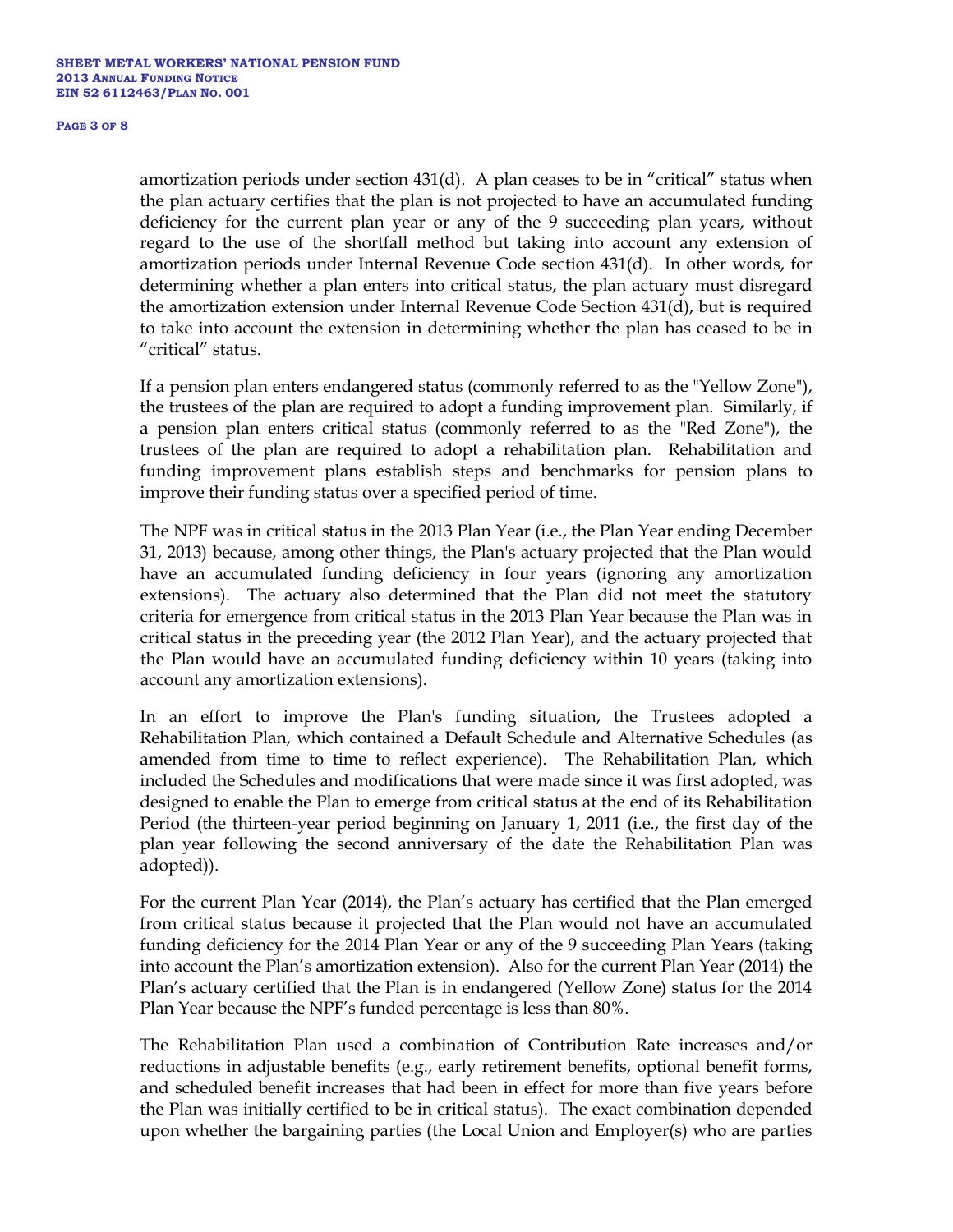#### **PAGE 4 OF 8**

to the Collective Bargaining Agreement) adopted the Default Schedule or an Alternative Schedule, as well as any amendments that have been made by the Trustees. Some modifications and updates to the Rehabilitation Plan were made in 2013. These modifications are described below under the heading "Recent Rehabilitation Plan Modifications." Because the NPF emerged from critical status in 2014 and entered into endangered status, the Rehabilitation Plan and Schedules ceased to be in effect for the 2014 Plan Year. However, benefit adjustments that were made under the Rehabilitation Plan and Schedules were, and remain, permanent.

You may obtain a copy of the Plan's Rehabilitation Plan (including the Schedules, prior versions, and any amendments or modifications) and the actuarial and financial data that demonstrate the actions taken by the Plan toward fiscal improvement by contacting the Fund Administrator (see "Where to Get More Information" below). A copy of the most recent Rehabilitation Plan (including the Schedules) may also be viewed on the NPF's website at [www.smwnpf.org.](http://www.smwnpf.org/)

As noted above, in January 2014, the plan's actuary certified that the NPF emerged from critical status and is in endangered status for the 2014 Plan Year. In January of this year, you received a Notice from the NPF advising you that the NPF emerged from critical status and entered into endangered status for the 2014 Plan Year. The Trustees adopted a Funding Improvement Plan and Funding Improvement Plan Schedule, effective March 1, 2014. A copy of the current Funding Improvement Plan and Funding Improvement Plan Schedule may be viewed on the NPF's website at [www.smwnpf.org.](http://www.smwnpf.org/)

# **Recent Rehabilitation Plan Modifications**

This section summarizes the substantive Rehabilitation Plan modifications that were made in 2013.

## A. *Clarification Regarding Funding Policy*

Since its adoption, the Rehabilitation Plan has served as the funding policy adopted by the Trustees. In 2013, the Rehabilitation Plan was amended to clarify that it serves as the funding policy until such time as the NPF has emerged from critical status, which it did in 2014.

## B. *Changes Affecting Persons For Whom No Contributions are Required*

The Rehabilitation Plan was amended to include within the category of "Persons for Whom Contributions Were Not Required to be Made" a Participant who, effective July 1, 2013, works under a classification of employment for which contributions to the NPF have ceased to be made under the terms of a collective bargaining agreement (regardless of whether the contributions ceased to be made before July 1, 2013).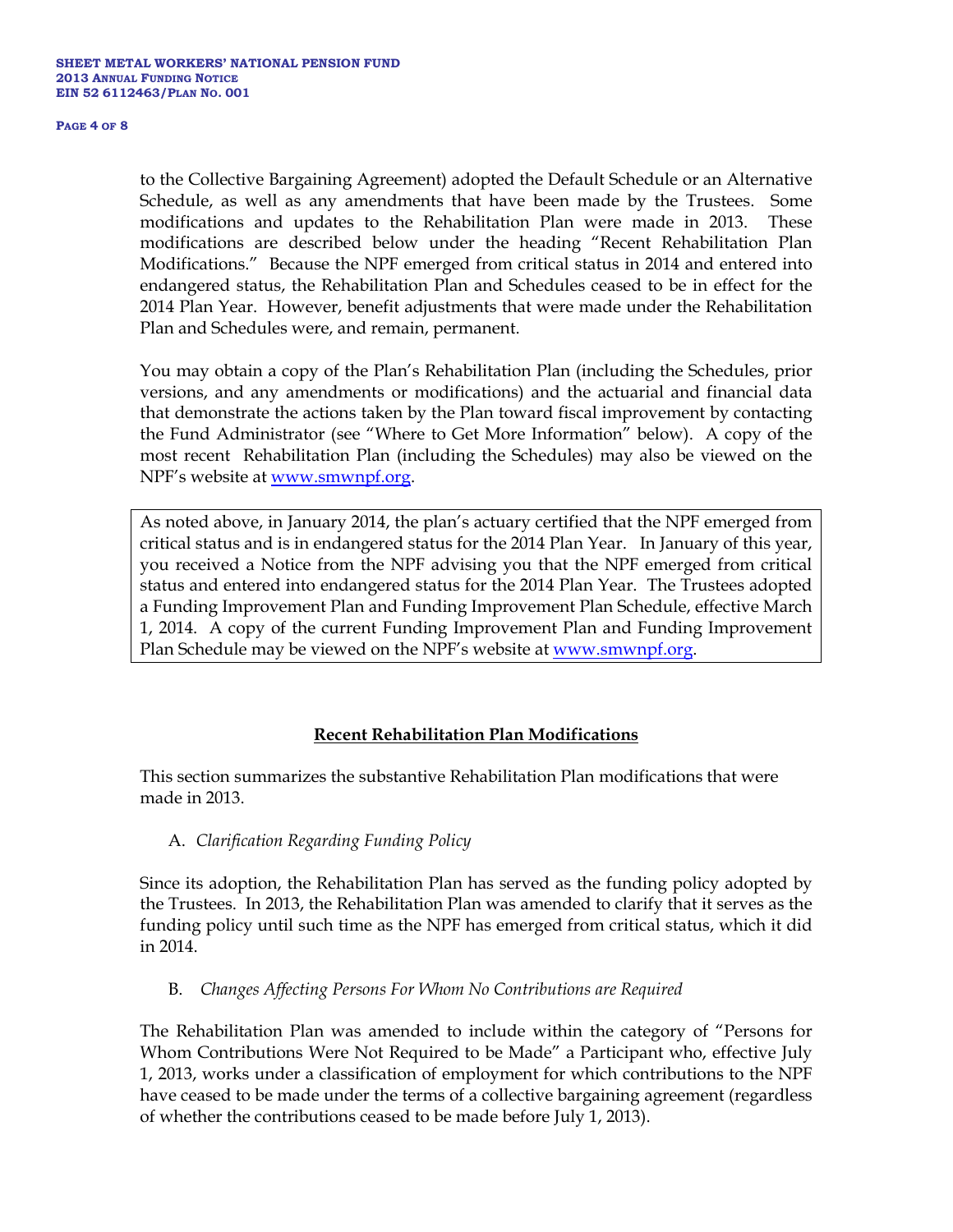#### **PAGE 5 OF 8**

#### C. *Effect of Emergence*

The Rehabilitation Plan was amended to clarify that upon emergence from critical status, the Rehabilitation Plan and Schedules associated with it shall terminate, except that the reductions made to adjustable benefits are permanent and would remain in full force and effect after the NPF ceased to be in critical status.

## D. *Work Under Multiple Schedules*

The Rehabilitation Plan was amended to provide that if a Participant works under a different Schedule than his Home Local Schedule (while the Plan is in critical status), the Participant's benefit adjustments (e.g., early retirement pension benefits, 60 Certain Payments, and other payment options) would be determined under his Home Local Schedule, unless he has 3,500 or more Hours of Work in Covered Employment under a different Schedule within a five (5) consecutive Calendar Year period preceding the date the Plan ceases to be in critical status.

## **Participant Information**

The total number of participants in the Plan as of the Plan's valuation date (January 1, 2013) was 135,540. Of this number: (i) 55,440 were active participants; (ii) 34,161 were retired or separated participants entitled to future benefits; (iii) 37,165 were retired or separated participants receiving benefits, and 8,774 were deceased participants whose beneficiaries are receiving or entitled to receive benefits.

The terms used in the above paragraph have the same meaning given such terms in the instructions to IRS Form 5500 (Annual Return/Report).

## **Funding & Investment Policies**

The law requires that every pension plan have a procedure for establishing a funding policy to carry out the pension plan's objectives. A funding policy relates to the level of contributions needed to pay for benefits provided under the plan currently and over the years. The former funding policy for the 2013 Plan Year was to utilize a combination of benefit adjustments and contribution rate increases to enable the Plan to emerge from "critical status" by the end of the Plan's Rehabilitation Period. As previously noted, the Plan emerged from critical status in 2014. For the current Plan Year (2014), the funding policy, in general terms, is to meet the benchmarks required for plans in endangered status through the implementation of the Funding Improvement Plan and Funding Improvement Plan Schedule.

Once money is contributed to the Plan, the money is invested by Plan officials called fiduciaries. Specific investments are made in accordance with the Plan's investment policy. Generally speaking, an investment policy is a written statement that provides the fiduciaries that are responsible for plan investments with guidelines or general instructions concerning various types or categories of investment management decisions. The investment policy of the Plan is adopted by the Trustees, but the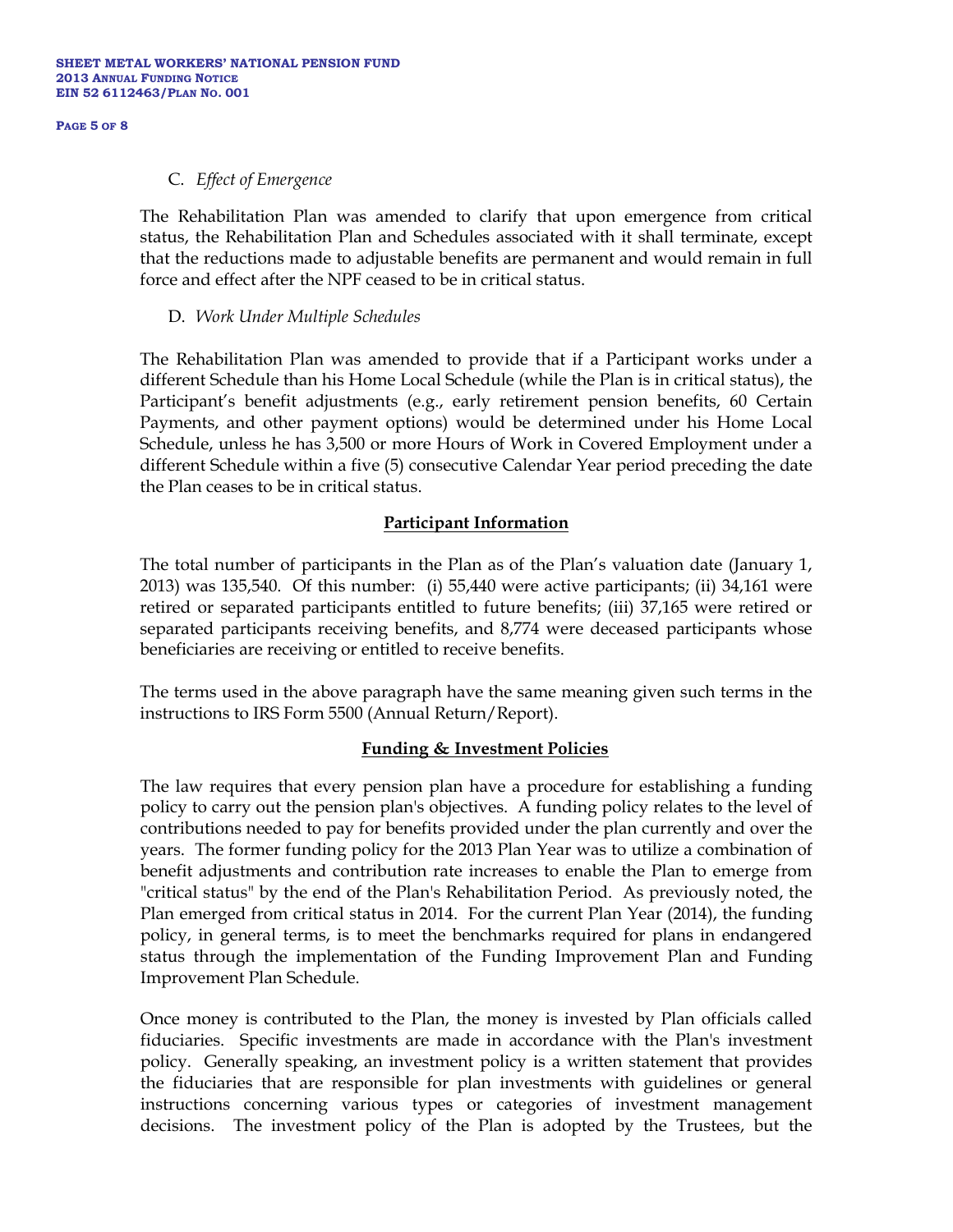#### **PAGE 6 OF 8**

discretionary authority to allocate and invest the vast majority of the Plan's assets has been delegated to an "Investment Manager" within the meaning of ERISA. In summary, the investment policy states that the Plan's objective is for the Investment Manager to obtain a long-term annualized rate of return (net of fees) of 8.2%. This is greater than the Fund's assumed actuarial rate of return, which currently is 7.5%.

The Plan's assets were allocated among the following categories of investments, as of the end of the 2013 Plan Year. These allocations are percentages of total assets:

| <b>Asset Allocations</b> |                                                                                  | Percentage |
|--------------------------|----------------------------------------------------------------------------------|------------|
| 1.                       | Cash (Interest bearing and non-interest bearing)                                 | 2.94%      |
| 2.                       | U.S. Government securities                                                       | 8.27%      |
| 3.                       | Corporate debt instruments (other than employer securities):                     |            |
|                          | Preferred                                                                        | 2.95%      |
|                          | All other                                                                        | 5.89%      |
| 4.                       | Corporate stocks (other than employer securities):                               |            |
|                          | Preferred                                                                        | 0.001%     |
|                          | Common                                                                           | 43.85%     |
| 5.                       | Partnership/joint venture interests                                              | 8.45%      |
| 6.                       | Real estate (other than employer real property)                                  | 1.46%      |
| 7.                       | Loans (other than to participants)                                               |            |
| 8.                       | Participant loans                                                                |            |
| 9.                       | Value of interest in common/collective trusts                                    | 13.43%     |
|                          | 10. Value of interest in pooled separate accounts                                |            |
|                          | 11. Value of interest in master trust investment accounts                        |            |
|                          | 12. Value of interest in 103-12 investment entities                              |            |
|                          | 13. Value of interest in registered investment companies (e.g., mutual funds)    | 9.55%      |
|                          | 14. Value of funds held in insurance co. general account (unallocated contracts) | 0.30%      |
|                          | 15. Employer-related investments:                                                |            |
|                          | <b>Employer Securities</b>                                                       |            |
|                          | Employer real property                                                           |            |
|                          | 16. Buildings and other property used in plan operation                          |            |
|                          | 17. Other                                                                        | 2.91%      |

For information about any of the following types of investments as described in the chart above – common/collective trusts, pooled separate accounts, master trust investment accounts, or 103-12 investment entities – contact the Fund Administrator at [fundadministrator@smwnpf.org,](mailto:fundadministrator@smwnpf.org) or 703.739.7000 or by writing to 8403 Arlington Boulevard, Suite 300, Fairfax, VA 22031.

## **Right to Request a Copy of the Annual Report**

A pension plan is required to file with the US Department of Labor an annual report called the Form 5500 that contains financial and other information about the plan. Copies of the annual report are available from the US Department of Labor ("DOL"), Employee Benefits Security Administration's Public Disclosure Room at 200 Constitution Avenue, NW, Room N-1513, Washington, DC 20210, or by calling 202.693.8673. For 2009 and subsequent Plan Years, you may obtain an electronic copy of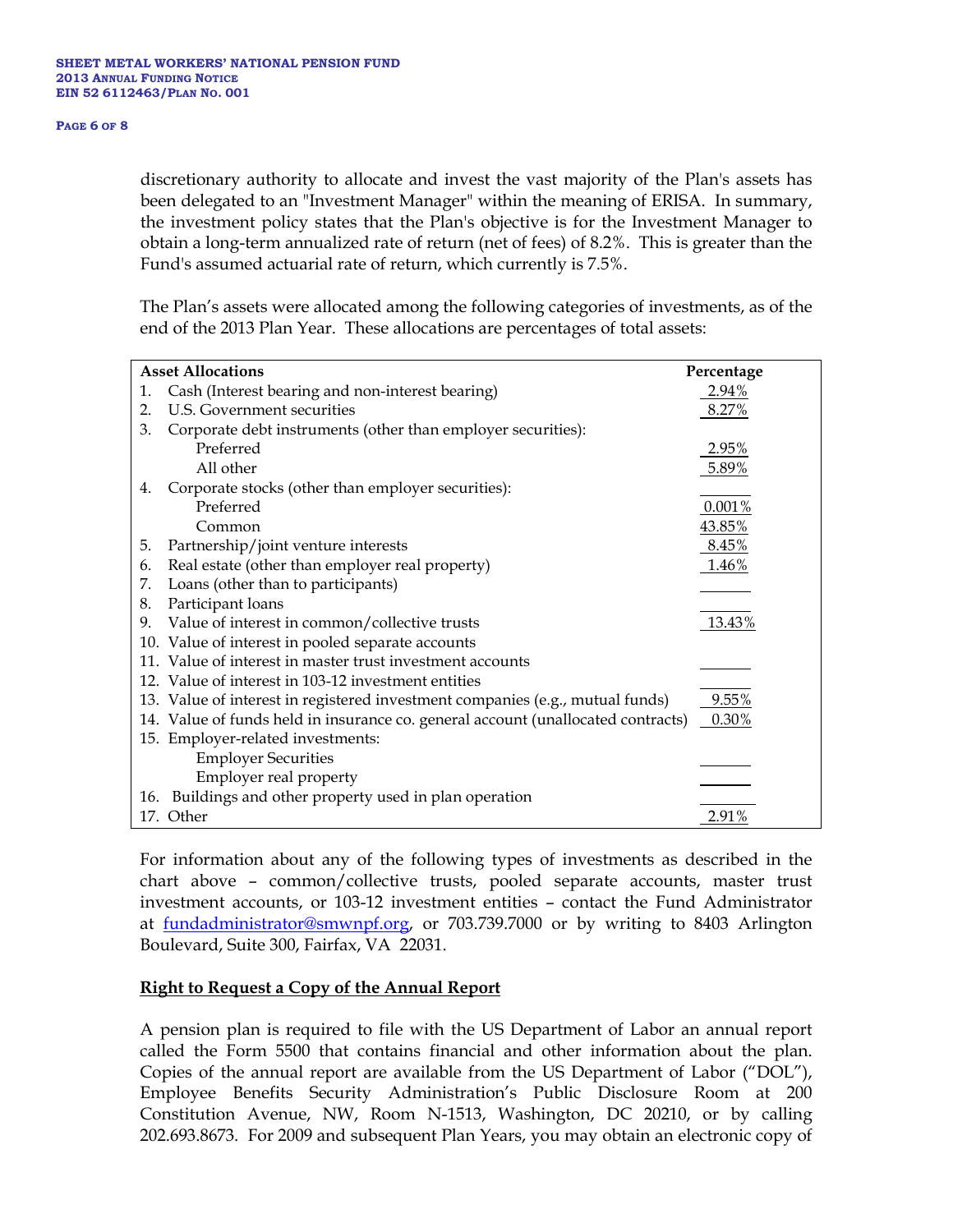#### **PAGE 7 OF 8**

the Plan's Annual Report by going to [www.efast.dol.gov](http://www.efast.dol.gov/) and using the Form 5500 search function. If you contact the DOL, it may help to give the DOL the EIN and Plan No. listed in the header of this Notice. Also, you may obtain a copy of the Plan's Annual Report by making a written request to the Fund Administrator. Individual information, such as the amount of your accrued benefit under the Plan, is not contained in the Annual Report. If you are seeking information regarding your benefits under the Plan, contact the plan administrator identified below under "Where To Get More Information."

#### **Summary of Rules Governing Plans in Reorganization and Insolvent Plans**

Federal law has a number of special rules that apply to financially troubled multiemployer plans. The plan administrator is required by law to include a summary of these rules in the Annual Funding Notice, even if a plan is not, or expected to be, in reorganization or insolvent. (NPF is not, nor expected to be in reorganization or insolvent.) Under so-called "plan reorganization rules," a plan with adverse financial experience may need to increase required contributions and may, under certain circumstances, reduce benefits that are not eligible for the PBGC's guarantee (generally, benefits that have been in effect for less than 60 months). If a plan is in reorganization status, it must provide notification that the plan is in reorganization status and that, if contributions are not increased, accrued benefits under the plan may be reduced or an excise tax may be imposed (or both). The plan is required to furnish this notification to each contributing employer and the labor organization.

Despite these special plan reorganization rules, a plan in reorganization could become insolvent. A plan is insolvent for a plan year if its available financial resources are not sufficient to pay benefits when due for that plan year. An insolvent plan must reduce benefit payments to the highest level that can be paid from the plan's available resources. If such resources are not enough to pay benefits at the level specified by law (see Benefit Payments Guaranteed by the PBGC, below), the plan must apply to the PBGC for financial assistance. The PBGC will loan the plan the amount necessary to pay benefits at the guaranteed level. Reduced benefits may be restored if the plan's financial condition improves.

A plan that becomes insolvent must provide prompt notice of its status to participants and beneficiaries, contributing employers, labor unions representing participants, and PBGC. In addition, participants and beneficiaries also must receive information regarding whether, and how, their benefits will be reduced or affected, including loss of a lump sum option. This information will be provided for each year the plan is insolvent.

The Plan's current Funding Improvement Plan is intended to prevent the Plan from entering reorganization status or becoming insolvent.